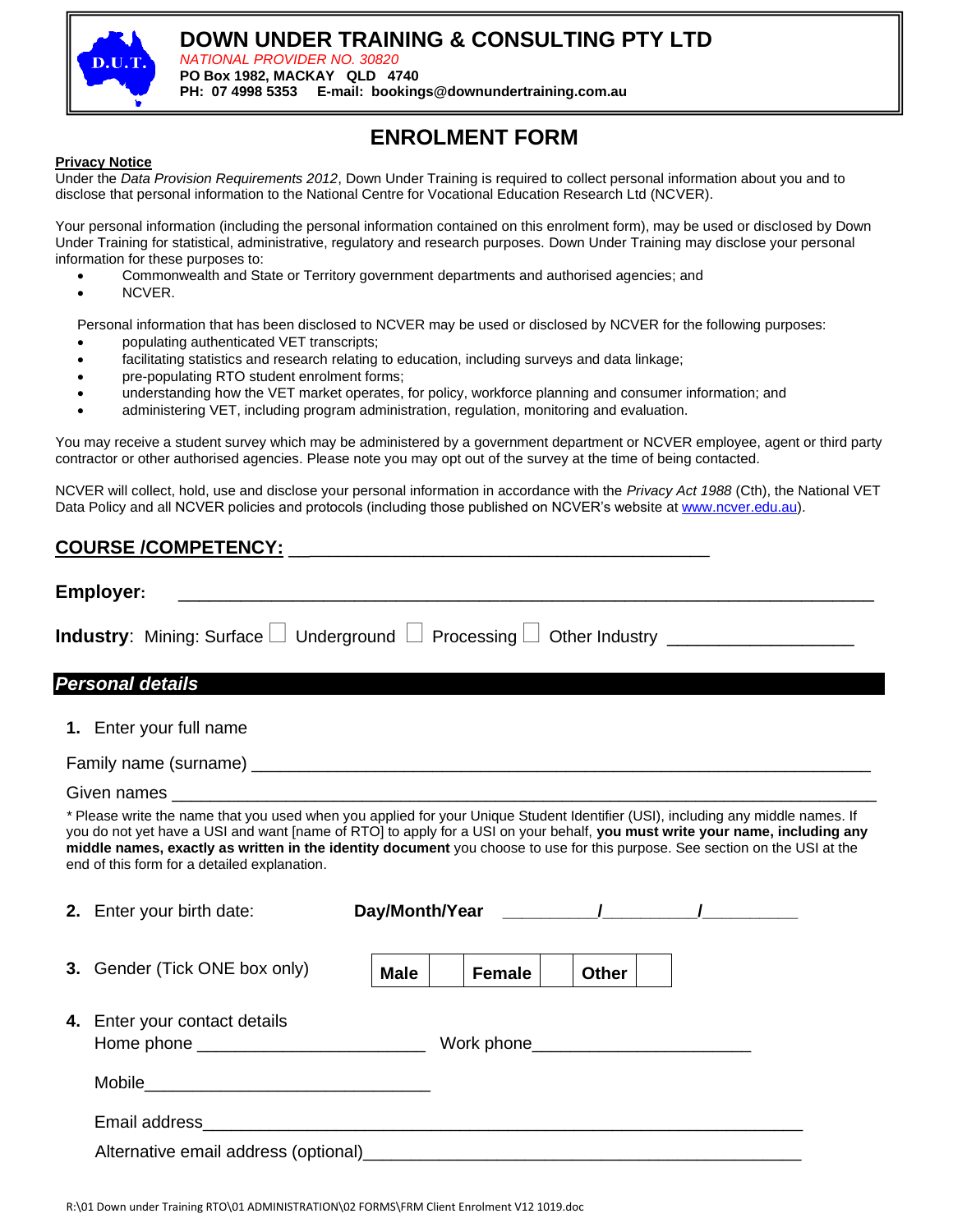

| <b>Language and cultural diversity</b>                                                                    |  |  |  |  |  |  |
|-----------------------------------------------------------------------------------------------------------|--|--|--|--|--|--|
| 7. In which country were you born? $\Box$ Australia                                                       |  |  |  |  |  |  |
|                                                                                                           |  |  |  |  |  |  |
| <b>9.</b> Do you speak a language other than English at home? $\Box$ Yes $\Box$ No                        |  |  |  |  |  |  |
| <b>10.</b> If you answered yes to the above, please indicate which language: ____________________________ |  |  |  |  |  |  |
| 11. How well do you speak English? (Please circle) Very Well, Well,<br>Not well,<br>Not at all            |  |  |  |  |  |  |
| 12. Are you of Aboriginal or Torres Strait Islander Origin?                                               |  |  |  |  |  |  |
| $\vert$ Yes. Aboriginal<br>$\rfloor$ Yes, Torres Strait Islander<br><b>No</b>                             |  |  |  |  |  |  |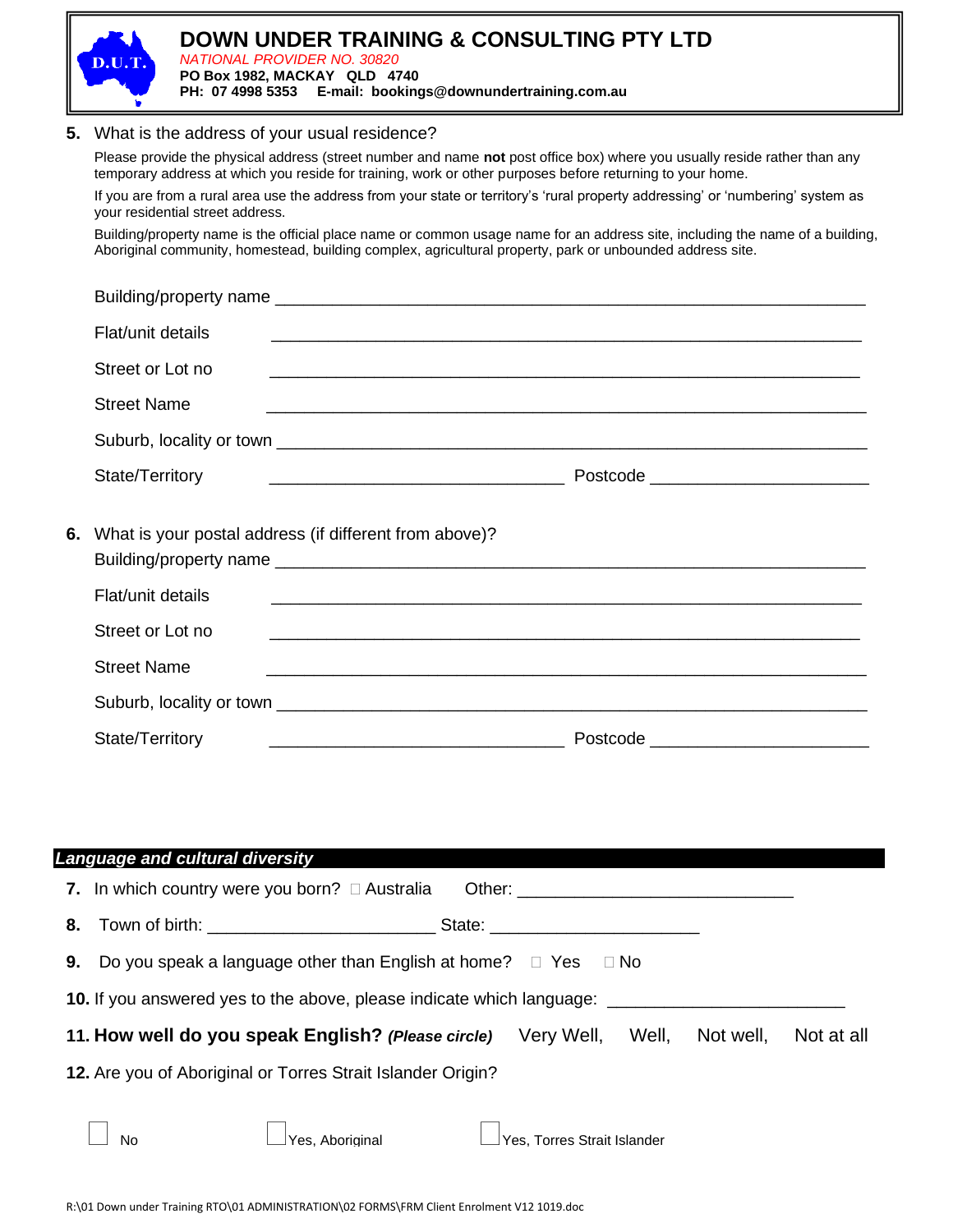

*NATIONAL PROVIDER NO. 30820* **PO Box 1982, MACKAY QLD 4740 PH: 07 4998 5353 E-mail: bookings@downundertraining.com.au**

#### *Disability*

**13.** If you indicated the presence of a disability, impairment or long-term condition, please select the area(s) in the following list:

(You may indicate more than one area) Please refer to the Disability supplement for an explanation of the following disabilities.

| JHearing/deaf                 | l Vision                          | $\mathsf{\mathsf{JOther}}$ |
|-------------------------------|-----------------------------------|----------------------------|
| Acquired brain_<br>impairment | <b>J</b> Intellectual             | Mental Illness             |
| 」Physical                     | $\Delta$ <i>Medical condition</i> |                            |
|                               | ⊥Learning                         |                            |
|                               |                                   |                            |

### *Schooling and Qualifications*

**14.** What is your highest COMPLETED school level?

**If you are currently enrolled in secondary education, the Highest school level completed refers to the highest school level you have actually completed and not the level you are currently undertaking**. For example, if you are currently in Year 10 the *Highest school level completed* is Year 9.

Year 12 Year 11 Year 10 Year 9 or equivalent Year 8 or below Did not go to school

Are you still enrolled in secondary or senior secondary education?

|  |  | 15. Have you SUCCESSFULLY completed any of the qualifications listed in question 16? |  |
|--|--|--------------------------------------------------------------------------------------|--|
|  |  |                                                                                      |  |

**Please circle** The Most Completed The Yes No – Year Completed

| Yes                                                 | No - go to Question 17                                                                  |
|-----------------------------------------------------|-----------------------------------------------------------------------------------------|
| <b>16.</b> If YES, tick ANY applicable boxes.       |                                                                                         |
| Bachelor degree or higher degree                    | Certificate III (or trade certificate)                                                  |
| Advances diploma or associate degree                | Certificate II                                                                          |
| Diploma (or associate diploma)                      | Certificate I                                                                           |
| Certificate IV (or advanced certificate/technician) | Other Education (including certificates or overseas<br>qualifications not listed above) |
| <b>Employment</b>                                   |                                                                                         |

### **17.** Of the following categories, which best describes your current employment status? *(Please circle)*

| Full time                   | Part-time                 | Self-employed -not employing<br>others | Self-employed – employing<br>others |
|-----------------------------|---------------------------|----------------------------------------|-------------------------------------|
| Employed – unpaid worker in | Unemployed – seeking full | Unemployed – seeing part               | Not employed – not seeking          |
| a family business           | time work (06)            | time work (07)                         | employment                          |